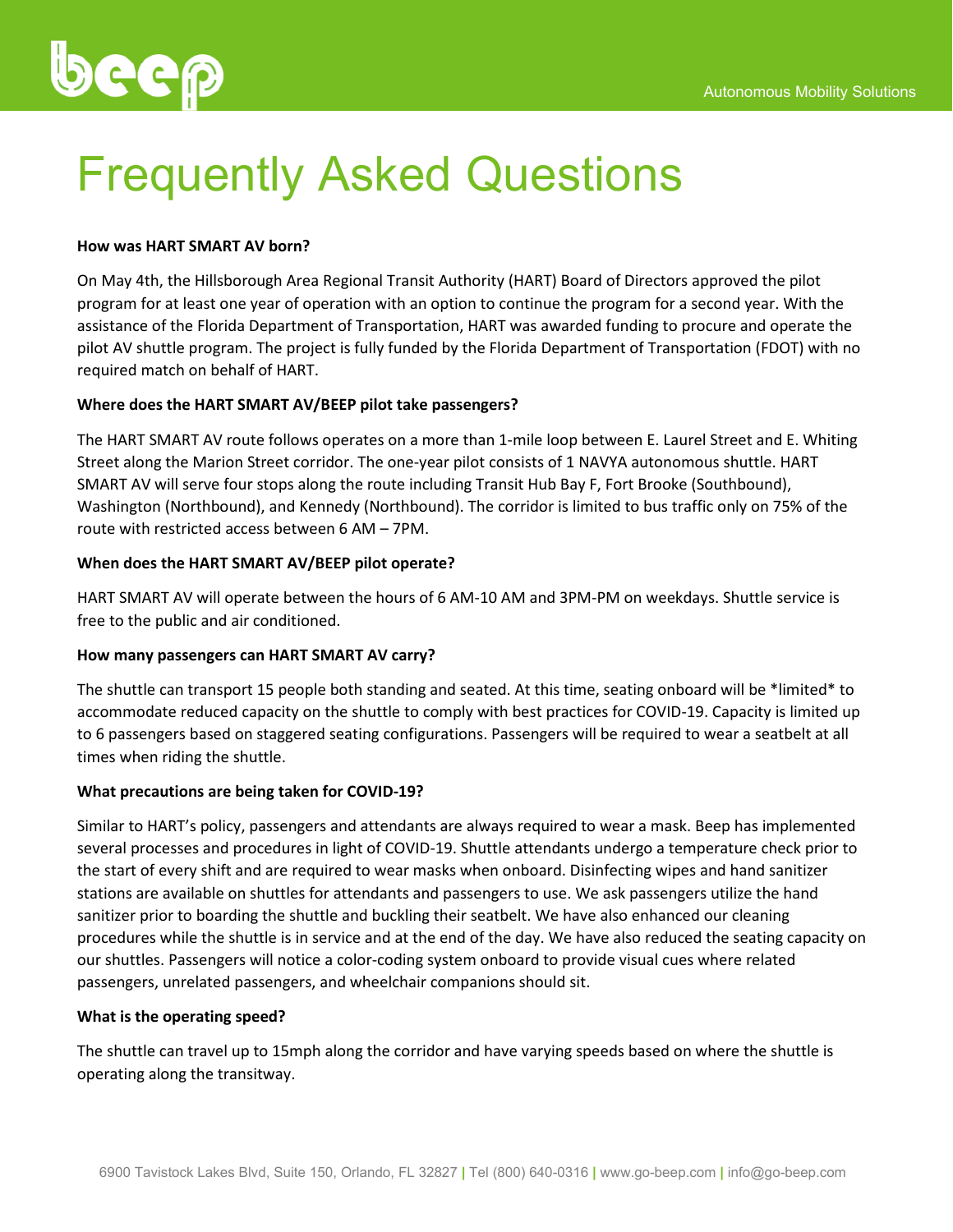

#### **How does HART SMART AV work?**

HART SMART AV is a fully electric, driverless shuttle. The shuttle has no steering wheel or pedals and will use a pre-programmed, fixed-route with a combination of localization techniques, involving state-of-the-art sensor technology. Each vehicle will be staffed with a shuttle attendant to serve as an ambassador for the riders to learn more about the technology and oversee the high-quality passenger experience.

#### **How is HART AV environmentally friendly?**

The vehicle is 100% electric and takes less than \$30 a month to charge.

#### **When is there a shuttle attendant onboard?**

An Autonomous Shuttle Attendant will always be the shuttle while it is operational to ensure a pleasant and safe experience for our passengers. Our attendants are highly trained to provide prompt, and efficient transportation for all our guests. They are also trained on the safety features of the shuttle and have the ability to take over manually at any time by utilizing a controller onboard. They are also very friendly and would love to share more with you about the area, the attractions and the service. Attendants are also meant to serve as ambassadors for the autonomous shuttle and educate riders on how the shuttle operates.

# **How does HART SMART AV safely share the road with HART buses, other traffic and pedestrians along the Marion Street corridor?**

HART SMART AV will share the transitway with buses during operational hours. Similar to transit buses and traditional vehicles, the shuttle will observe all traffic signals along the transitway. The specialist onboard will also do a visual check of the intersection prior to entering to ensure safe operation of the vehicle. There are also 8 optical sensors on the outside of the vehicle providing a 360 degree view of the environment. Each of the sensors allows the shuttle to respond to traffic or pedestrians that may come in the vehicle's path.

#### **What ADA features does the shuttle have?**

The shuttle has a number of features onboard that allow for the ADA community to ride and experience the technology. When pulling up to a stop station, the vehicle kneels toward the curb to provide better access to the shuttle once the ramp is deployed for passengers to board. Inside the cabin, there is a Q'Straint system to secure both the passenger and mobility device when the vehicle is in motion. When disembarking and boarding the vehicle, the attendant onboard will also announce the upcoming stop as well as inform passengers who are boarding what stop is next on the route. The vehicle is also equipped with monitors that display route connections and a map of the route.

#### **Can I bring my pet on the shuttle?**

Service and companion animals are allowed to ride the shuttle.

# **Can my child ride the shuttle alone?**

Under our minor policy, children under 16 years of age must be accompanied by an adult. The adult must remain with the child for the duration of the trip and children must remain seated and buckled up for the entire ride.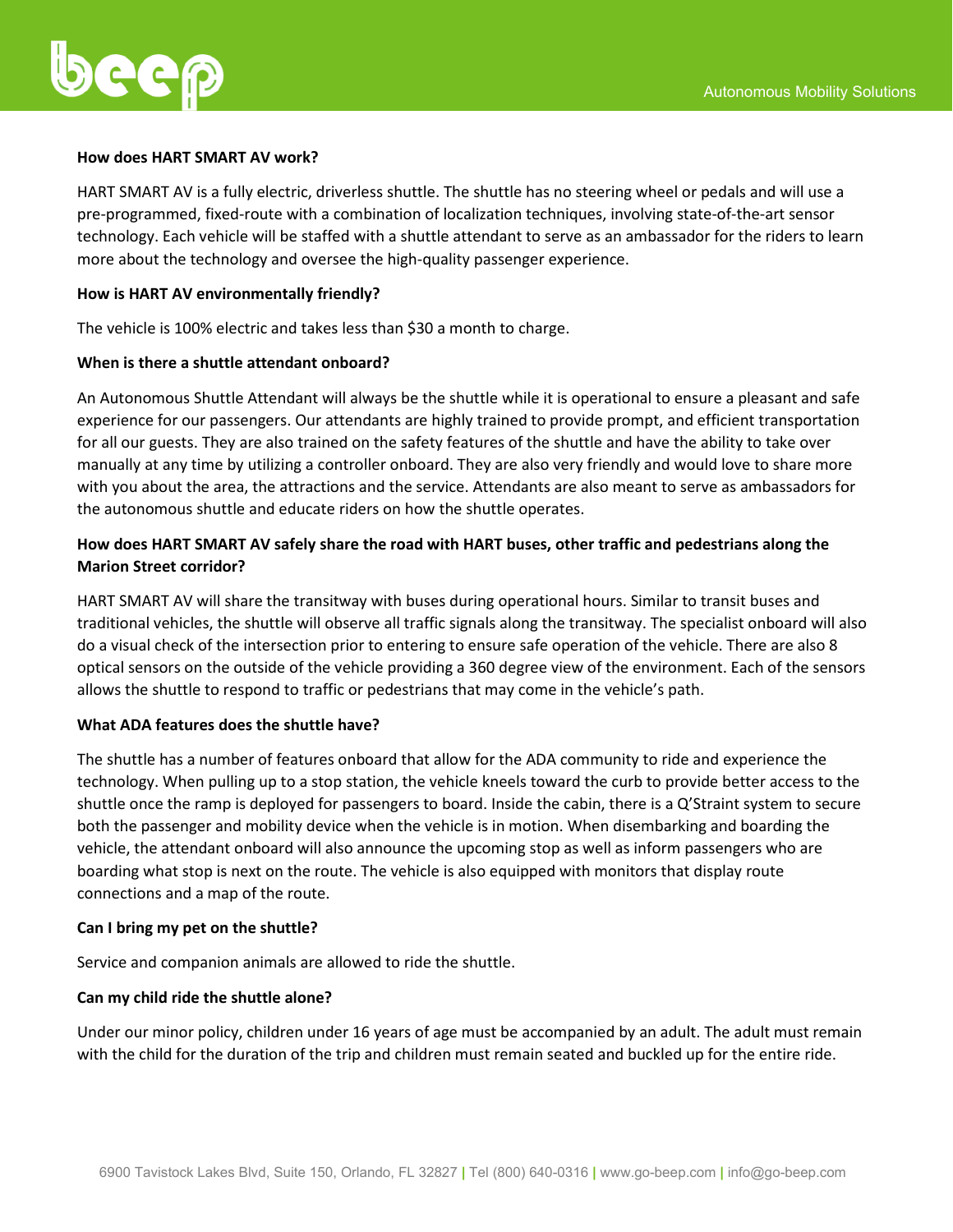

#### **Do I need to bring my own car seat or booster for my children?**

The shuttle does not have car seats or accessible tether anchors so bringing a car seat or booster is not an option for transporting small children. Children must be seated and wear seatbelts at all times.

#### **What can I bring onboard?**

To provide a comfortable and safe riding experience for everyone on the shuttle, we ask all passengers bring and wear a mask while riding the shuttle. At this time, we cannot accommodate items larger than a backpack, foldable umbrella baby stroller, or foldable walker. The vehicle is equipped to transport passengers with ADA needs with a Q'Straint system onboard.

#### **What safety features does the shuttle have for its riders?**

The shuttle has seatbelts and an emergency kit onboard. The vehicle is also equipped with an emergency stop button. It also has cameras inside connected to the Beep Command Center that is always monitoring the shuttle's movement and location. An attendant will always also be aboard to ensure the safety and comfort of our passengers.

#### **Can I hail the shuttle?**

At this time, you cannot hail the shuttle. It runs on a fixed route and only makes designated stops.

#### **Where will the schedule of the shuttle be posted?**

The schedule will be posted at gohart.org/avpilot

# **Can I request a stop at any point along the route?**

No. The shuttle will not pull over anywhere other than at designated shuttle stops.

# **What training has taken place to ensure the safety of passengers riding the shuttle?**

The shuttle attendants have been fully trained on the safety features of the vehicle. The service personnel in the Command Center are also trained on how to respond to an emergency if the shuttle attendant requires assistance. In addition, Beep has conducted safety training with First Responders such as the Tampa Fire Department and Tampa Police department to familiarize them with the shuttle and train them on appropriate actions to take if the need arises

#### **What are autonomous vehicles?**

An autonomous vehicle (AV), also known as a driverless or self-driving vehicle, is an electric vehicle capable of sensing its environment and moving with little or no human input. The shuttles are manufactured by NAVYA, a leading company in the autonomous vehicle industry based in France.

#### **Who is NAVYA?**